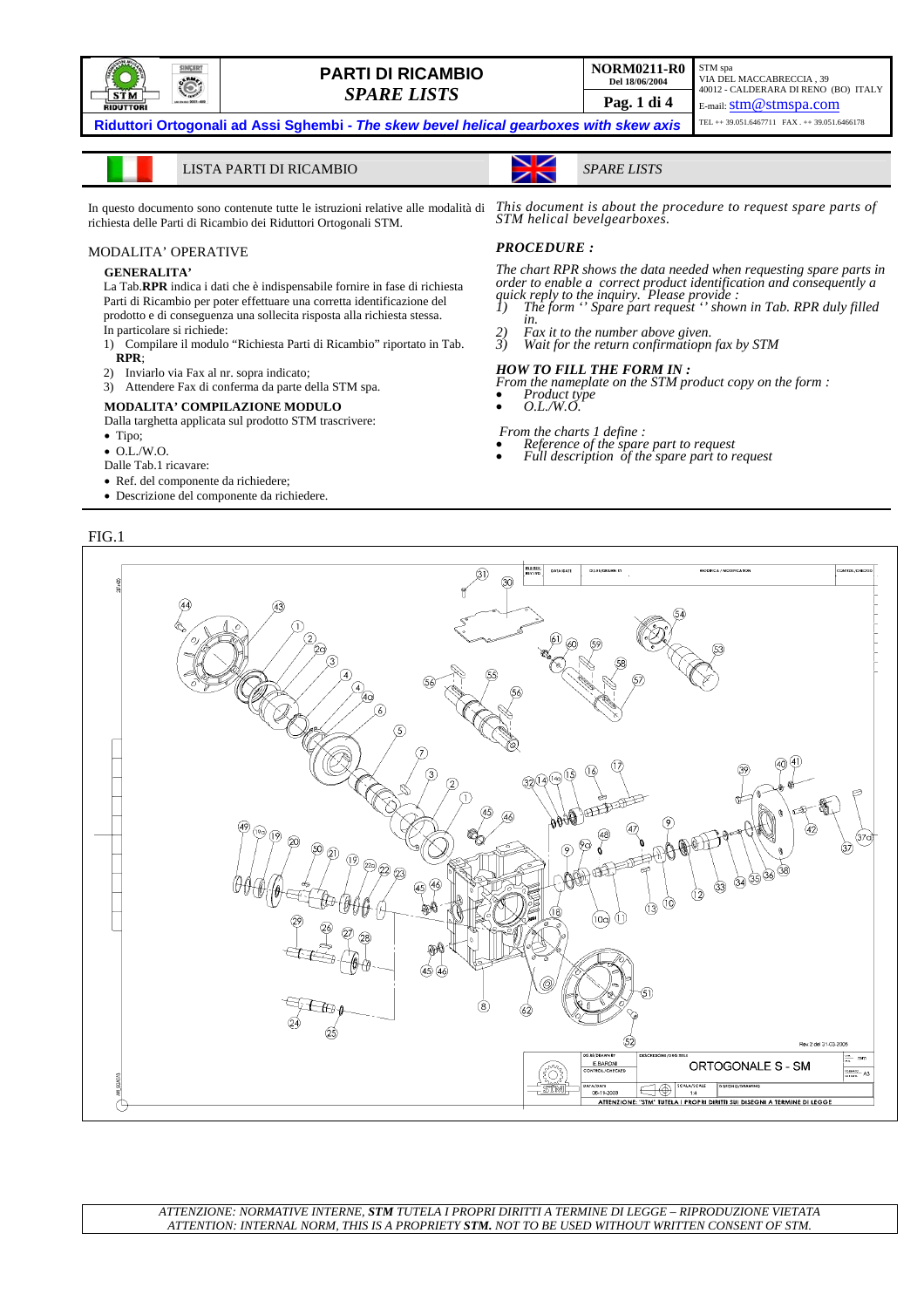

### TAB.1 (CON RIFERIMENTO A FIG.1)

| <b>ITEM</b>    | <b>DESCRIZIONE (1)</b>            | <b>DESCRIPTION (GB)</b> | <b>DESIGNATION (F)</b>                 | <b>BEZEICHNUNG (D)</b>                     | DENOMINACION (E)                                 |
|----------------|-----------------------------------|-------------------------|----------------------------------------|--------------------------------------------|--------------------------------------------------|
| $\mathbf 1$    | <b>ANELLO DI TENUTA</b>           | <b>OILSEAL</b>          | <b>JOINT D'ETANCHEITE</b>              | ÖLDICHTRING                                | ANILLO DE RETEN                                  |
| $\overline{2}$ | <b>SEEGER</b>                     | <b>CIRCLIP</b>          | <b>CIRCLIP</b>                         | <b>SICHERUNGSRING</b>                      | <b>SEEGER</b>                                    |
| 2a             | <b>RASAMENTO</b>                  | <b>SHIM</b>             | CALE                                   | <b>EINSTELLSCHEIBE</b>                     | <b>ESPESOR</b>                                   |
| 3              | <b>CUSCINETTO</b>                 | <b>BEARING</b>          | <b>ROULEMENT</b>                       | WÄLZLAGER                                  | <b>RODAMIENTO</b>                                |
| 4              | <b>SEEGER</b>                     | <b>CIRCLIP</b>          | <b>CIRCLIP</b>                         | <b>SICHERUNGSRING</b>                      | <b>SEEGER</b>                                    |
| 4a             | <b>RASAMENTO</b>                  | <b>SHIM</b>             | CALE                                   | <b>EINSTELLSCHEIBE</b>                     | <b>ESPESOR</b>                                   |
| 5              | <b>ALBERO USCITA</b>              | <b>OUTPUT SHAFT</b>     | ARBRE SORTIE                           | <b>ABTRIEBSWELLE</b>                       | <b>EJE SALIDA</b>                                |
| 6              | <b>CORONA CILINDRICA</b><br>ELIC. | <b>HELICAL WHEEL</b>    | ROUE CYLINDR.<br><b>HELICOIDALE</b>    | ZAHNRAD (STIRNRAD)                         | <b>ENGRANAJE CILINDRICO</b><br><b>HELICOIDAL</b> |
| 7              | <b>LINGUETTA</b>                  | <b>KEY</b>              | <b>CLAVETTE</b>                        | <b>PASSFEDER</b>                           | <b>CHAVETA</b>                                   |
| 8              | <b>CORPO</b>                      | <b>GEARCASE</b>         | CARTER                                 | <b>GEHÄUSE</b>                             | CAJA                                             |
| 9              | <b>SEEGER</b>                     | <b>CIRCLIP</b>          | <b>CIRCLIP</b>                         | <b>SICHERUNGSRING</b>                      | <b>SEEGER</b>                                    |
| 9a             | <b>RASAMENTO</b>                  | <b>SHIM</b>             | CALE                                   | <b>EINSTELLSCHEIBE</b>                     | <b>ESPESOR</b>                                   |
| 10<br>10a      | <b>CUSCINETTO</b>                 | <b>BEARING</b>          | <b>ROULEMENT</b>                       | WÄLZLAGER                                  | <b>RODAMIENTO</b>                                |
| 11             | <b>ALBERO VELOCE</b>              | <b>INPUT SHAFT ECE</b>  | <b>ARBRE ENTREE</b>                    | <b>ANTRIEBSWELLE ECE</b>                   | EJE ENTRADA                                      |
| 12             | <b>ANELLO DI TENUTA</b>           | <b>OILSEAL</b>          | <b>JOINT D'ETANCHEITE</b>              | ÖLDICHTRING                                | ANILLO DE RETEN                                  |
| 13             | <b>LINGUETTA</b>                  | <b>KEY</b>              | <b>CLAVETTE</b>                        | <b>PASSFEDER</b>                           | <b>CHAVETA</b>                                   |
| 14             | <b>SEEGER</b>                     | <b>CIRCLIP</b>          | <b>CIRCLIP</b>                         | <b>SICHERUNGSRING</b>                      | <b>SEEGER</b>                                    |
| 14a            | <b>RASAMENTO</b>                  | <b>SHIM</b>             | CALE                                   | <b>EINSTELLSCHEIBE</b>                     | <b>ESPESOR</b>                                   |
| 15             | PIGNONE CILINDRICO<br>ELIC.       | <b>HELICAL PIGNION</b>  | PIGNON CYL.<br><b>HELYCOIDAL</b>       | RITZEL (STIRNRAD)                          | PIÑON CILINDRICO HELIC.                          |
| 16             | <b>LINGUETTA</b>                  | <b>KEY</b>              | <b>CLAVETTE</b>                        | <b>PASSFEDER</b>                           | <b>CHAVETA</b>                                   |
| 17             | <b>ALBERO VELOCE</b>              | <b>INPUT SHAFT ECE</b>  | ARBRE ENTREE                           | <b>ANTRIEBSWELLE ECE</b>                   | EJE ENTRADA                                      |
| 18             | <b>COPERCHIO IN GOMMA</b>         | <b>RUBBER CAP</b>       | <b>BOUCHON EN</b><br><b>CAOUTCHOUC</b> | <b>GUMMIDECKEL</b>                         | <b>TAPA DE GOMA</b>                              |
| 19             | <b>CUSCINETTO</b>                 | <b>BEARING</b>          | <b>ROULEMENT</b>                       | WÄLZLAGER                                  | <b>RODAMIENTO</b>                                |
| 19a            | <b>RASAMENTO</b>                  | <b>SHIM</b>             | CALE                                   | <b>EINSTELLSCHEIBE</b>                     | <b>ESPESOR</b>                                   |
| 20             | <b>CORONA CILINDRICA</b><br>ELIC. | <b>HELICAL WHEEL</b>    | ROUE CYLINDR.<br><b>HELICOIDALE</b>    | ZAHNRAD (STIRNRAD)                         | <b>ENGRANAJE CILINDRICO</b><br><b>HELICOIDAL</b> |
| 21             | PIGNONE CILINDRICO<br>ELIC.       | <b>HELICAL PIGNION</b>  | PIGNON CYL.<br><b>HELYCOIDAL</b>       | RITZEL (STIRNRAD)                          | PIÑON CILINDRICO HELIC.                          |
| 22             | <b>SEEGER</b>                     | <b>CIRCLIP</b>          | <b>CIRCLIP</b>                         | <b>SICHERUNGSRING</b>                      | <b>SEEGER</b>                                    |
| 22a            | <b>RASAMENTO</b>                  | SHIM                    | CALE                                   | <b>EINSTELLSCHEIBE</b>                     | <b>ESPESOR</b>                                   |
| 23             | <b>COPERCHIO IN GOMMA</b>         | <b>RUBBER CAP</b>       | <b>BOUCHON EN</b><br>CAOUTCHOUC        | <b>GUMMIDECKEL</b>                         | TAPA DE GOMA                                     |
| 24             | <b>ALBERO PIGNONE</b>             | PINION SHAFT            | ARBRE PIGNON                           | RITZELWELLE                                | EJE PIÑON                                        |
| 25             | <b>SEEGER</b>                     | <b>CIRCLIP</b>          | <b>CIRCLIP</b>                         | <b>SICHERUNGSRING</b>                      | <b>SEEGER</b>                                    |
| 26             | <b>LINGUETTA</b>                  | KEY                     | <b>CLAVETTE</b>                        | <b>PASSFEDER</b>                           | <b>CHAVETA</b>                                   |
| 27             | PIGNONE CILINDRICO<br>ELIC.       | <b>HELICAL PIGNION</b>  | PIGNON CYL.<br><b>HELYCOIDAL</b>       | RITZEL (STIRNRAD)                          | PIÑON CILINDRICO HELIC.                          |
| 28             | <b>DISTANZIALE</b>                | <b>SPACER RING</b>      | <b>ENTRETOISE</b>                      | <b>DISTANZSCHEIBE</b><br><b>ESPACIADOR</b> |                                                  |
| 29             | <b>ALBERO PIGNONE</b>             | PINION SHAFT            | ARBRE PIGNON                           | RITZELWELLE                                | EJE PIÑON                                        |
| 30             | <b>COPERCHIO</b>                  | <b>COVER</b>            | <b>COUVERCLE</b>                       | <b>DECKEL</b>                              | <b>TAPA</b>                                      |
| 31             | <b>VITE DI FISSAGGIO</b>          | <b>SCREW</b>            | <b>VIS</b>                             | <b>BEFESTIGUNGSSCHRAUBE</b>                | TORNILLO DE SUJECION                             |
| 32             | <b>SEEGER</b>                     | <b>CIRCLIP</b>          | <b>CIRCLIP</b>                         | <b>SICHERUNGSRING</b>                      | SEEGER                                           |
| 33             | <b>SEMIGIUNTO</b>                 |                         |                                        |                                            |                                                  |

*ATTENZIONE: NORMATIVE INTERNE, STM TUTELA I PROPRI DIRITTI A TERMINE DI LEGGE – RIPRODUZIONE VIETATA ATTENTION: INTERNAL NORM, THIS IS A PROPRIETY STM. NOT TO BE USED WITHOUT WRITTEN CONSENT OF STM.*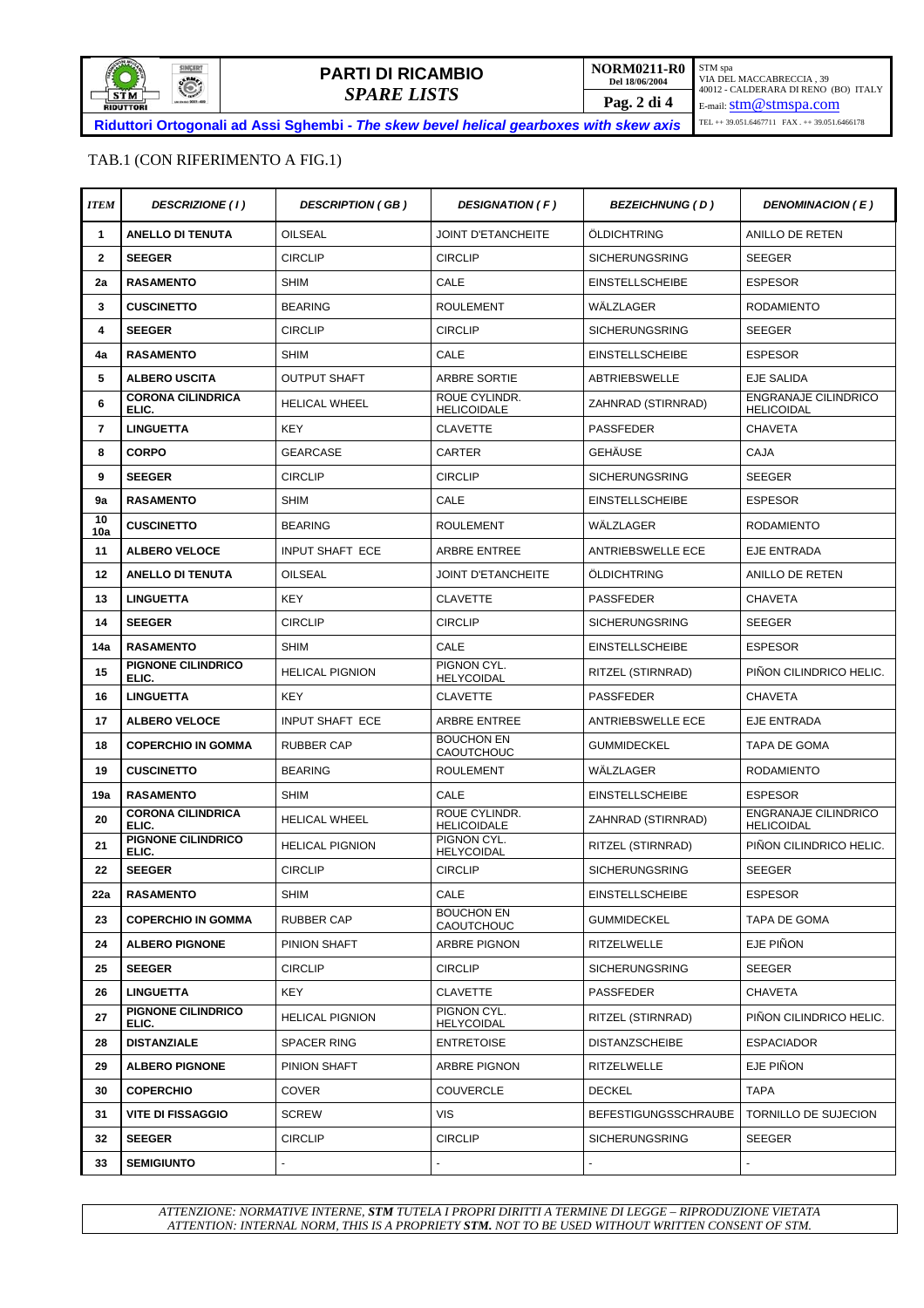

# **PARTI DI RICAMBIO DEL 18/06/2004 PARTI DI RICAMBIO**

*SPARE LISTS* **Pag. 3 di 4**  STM spa<br>VIA DEL MACCABRECCIA , 39<br>40012 - CALDERARA DI RENO (BO) ITALY<br>E-mail: <u>S**tm@stmspa.com**</u> TEL ++ 39.051.6467711 FAX . ++ 39.051.6466178

**Riduttori Ortogonali ad Assi Sghembi -** *The skew bevel helical gearboxes with skew axis* 

| <b>ITEM</b> | DESCRIZIONE (1)                            | <b>DESCRIPTION (GB)</b>                   | DESIGNATION (F)                        | <b>BEZEICHNUNG (D)</b>                         | <b>DENOMINACION (E)</b>             |  |
|-------------|--------------------------------------------|-------------------------------------------|----------------------------------------|------------------------------------------------|-------------------------------------|--|
| 34          | <b>RONDELLA</b>                            | <b>WASHER</b>                             | <b>RONDELLE</b>                        | <b>UNTERLEGSCHEIBE</b>                         | ARANDELA                            |  |
| 35          | <b>VITE DI FISSAGGIO</b>                   | <b>SCREW</b>                              | <b>VIS</b>                             | <b>BEFESTIGUNGSSCHRAUBE</b>                    | TORNILLO DE SUJECION                |  |
| 36          | <b>ANELLO</b>                              | <b>RING</b>                               | <b>BAGUE</b>                           | <b>RING</b>                                    | <b>ANILLO</b>                       |  |
| 37          | <b>GIUNTO</b>                              | <b>COUPLING</b>                           | <b>JOINT D' ACCOUPLEMENT</b>           | <b>KUPPLUNG</b>                                | <b>ACOPLE</b>                       |  |
| 37a         | <b>LINGUETTA</b>                           | <b>KEY</b>                                | <b>CLAVETTE</b>                        | <b>PASSFEDER</b>                               | <b>CHAVETA</b>                      |  |
| 38          | <b>FLANGIA ATTACCO</b><br><b>MOTORE</b>    | <b>INPUT FLANGE</b>                       | <b>BRIDE MOTEUR</b>                    | <b>EINGANGSFLANSCH</b>                         | <b>BRIDA ATAQUE MOTOR</b>           |  |
| 39          | <b>VITE DI FISSAGGIO</b>                   | <b>SCREW</b>                              | <b>VIS</b>                             | <b>BEFESTIGUNGSSCHRAUBE</b>                    | TORNILLO DE SUJECION                |  |
| 40          | <b>RONDELLA</b>                            | <b>WASHER</b>                             | <b>RONDELLE</b>                        | <b>UNTERLEGSCHEIBE</b>                         | <b>ARANDELA</b>                     |  |
| 41          | <b>DADO</b>                                | <b>NUT</b>                                | <b>ECROU</b>                           | <b>MUTTER</b>                                  | <b>TUERCA</b>                       |  |
| 42          | <b>VITE DI FISSAGGIO</b>                   | <b>SCREW</b>                              | <b>VIS</b>                             | <b>BEFESTIGUNGSSCHRAUBE</b>                    | <b>TORNILLO DE SUJECION</b>         |  |
| 43          | <b>FL MODULARE</b>                         | FL MODULAR OUTPUT<br><b>FLANGE</b>        | <b>BRIDE MODULAIRE</b>                 | <b>ABTRIEBSFLANSCH FL</b><br><b>MODULAR</b>    | <b>BRIDA MODULAR</b>                |  |
| 44          | <b>VITE DI FISSAGGIO</b>                   | <b>SCREW</b>                              | <b>VIS</b>                             | <b>BEFESTIGUNGSSCHRAUBE</b>                    | <b>TORNILLO DE SUJECION</b>         |  |
| 45          | <b>TAPPO</b>                               | <b>PLUG</b>                               | <b>BOUCHON</b>                         | <b>VERSCHLUSS</b>                              | <b>TAPON</b>                        |  |
| 46          | <b>GUARNIZIONE</b>                         | <b>GASKET</b>                             | <b>JOINT PAPIER</b>                    | <b>DICHTUNG</b>                                | <b>JUNTA</b>                        |  |
| 47          | <b>SEEGER</b>                              | <b>CIRCLIP</b>                            | <b>CIRCLIP</b>                         | <b>SICHERUNGSRING</b>                          | <b>SEEGER</b>                       |  |
| 48          | <b>SEEGER</b>                              | <b>CIRCLIP</b>                            | <b>CIRCLIP</b>                         | <b>SICHERUNGSRING</b>                          | <b>SEEGER</b>                       |  |
| 49          | <b>COPERCHIO IN GOMMA</b>                  | <b>RUBBER CAP</b>                         | <b>BOUCHON EN</b><br><b>CAOUTCHOUC</b> | <b>GUMMIDECKEL</b>                             | <b>TAPA DE GOMA</b>                 |  |
| 50          | <b>LINGUETTA</b>                           | <b>KEY</b>                                | <b>CLAVETTE</b>                        | <b>PASSFEDER</b>                               | <b>CHAVETA</b>                      |  |
| 51          | <b>FL MODULARE</b>                         | FL MODULAR OUTPUT<br><b>FLANGE</b>        | <b>BRIDE MODULAIRE</b>                 | <b>ABTRIEBSFLANSCH FL</b><br><b>MODULAR</b>    | <b>BRIDA MODULAR</b>                |  |
| 52          | <b>VITE DI FISSAGGIO</b>                   | <b>SCREW</b>                              | <b>VIS</b>                             | <b>BEFESTIGUNGSSCHRAUBE</b>                    | <b>TORNILLO DE SUJECION</b>         |  |
| 53          | <b>ALBERO USCITA</b><br><b>CALETTATORE</b> | <b>OUTPUT SHAFT SHRINK</b><br><b>DISC</b> | ARBRE LENT FRETTE DE<br><b>SERRAGE</b> | <b>ABTRIEBSWELLE</b><br><b>SCHRUMPFSCHEIBE</b> | EJE SALIDA CON<br><b>EMPALMADOR</b> |  |
| 54          | <b>CALETTATORE</b>                         | <b>SHRINK DISC</b>                        | FRETTE DE SERRAGE                      | <b>SCHRUMPFSCHEIBE</b>                         | <b>EMPALMADOR</b>                   |  |
| 55          | <b>ALBERO LENTO</b><br><b>BISPORGENTE</b>  | DOUBLE OUTPUT SHAFT                       | ARBRE PV DOUBLE                        | <b>BEIDSEITIGE</b><br>ABTRIEBSWELLE            | EJE DE SALIDA DOBLE                 |  |
| 56          | <b>LINGUETTA</b>                           | <b>KEY</b>                                | <b>CLAVETTE</b>                        | <b>PASSFEDER</b>                               | <b>CHAVETA</b>                      |  |
| 57          | <b>ALBERO LENTO</b>                        | <b>OUTPUT SHAFT</b>                       | ARBRE PV SIMPLE                        | ABTRIEBSWELLE                                  | EJE DE SALIDA                       |  |
| 58          | <b>LINGUETTA</b>                           | <b>KEY</b>                                | <b>CLAVETTE</b>                        | <b>PASSFEDER</b>                               | <b>CHAVETA</b>                      |  |
| 59          | <b>LINGUETTA</b>                           | <b>KEY</b>                                | <b>CLAVETTE</b>                        | <b>PASSFEDER</b>                               | <b>CHAVETA</b>                      |  |
| 60          | <b>RONDELLA</b>                            | <b>WASHER</b>                             | <b>RONDELLE</b>                        | <b>UNTERLEGSCHEIBE</b>                         | <b>ARANDELA</b>                     |  |
| 61          | <b>VITE DI FISSAGGIO</b>                   | <b>SCREW</b>                              | <b>VIS</b>                             | <b>BEFESTIGUNGSSCHRAUBE</b>                    | TORNILLO DE SUJECION                |  |
| 62          | <b>BRACCIO DI RAZIONE</b>                  | <b>TORQUE ARM</b>                         | <b>BRAS DE REACTION</b>                | <b>DREHMOMENTSTUTZE</b>                        | <b>BIELA DE REACCION</b>            |  |